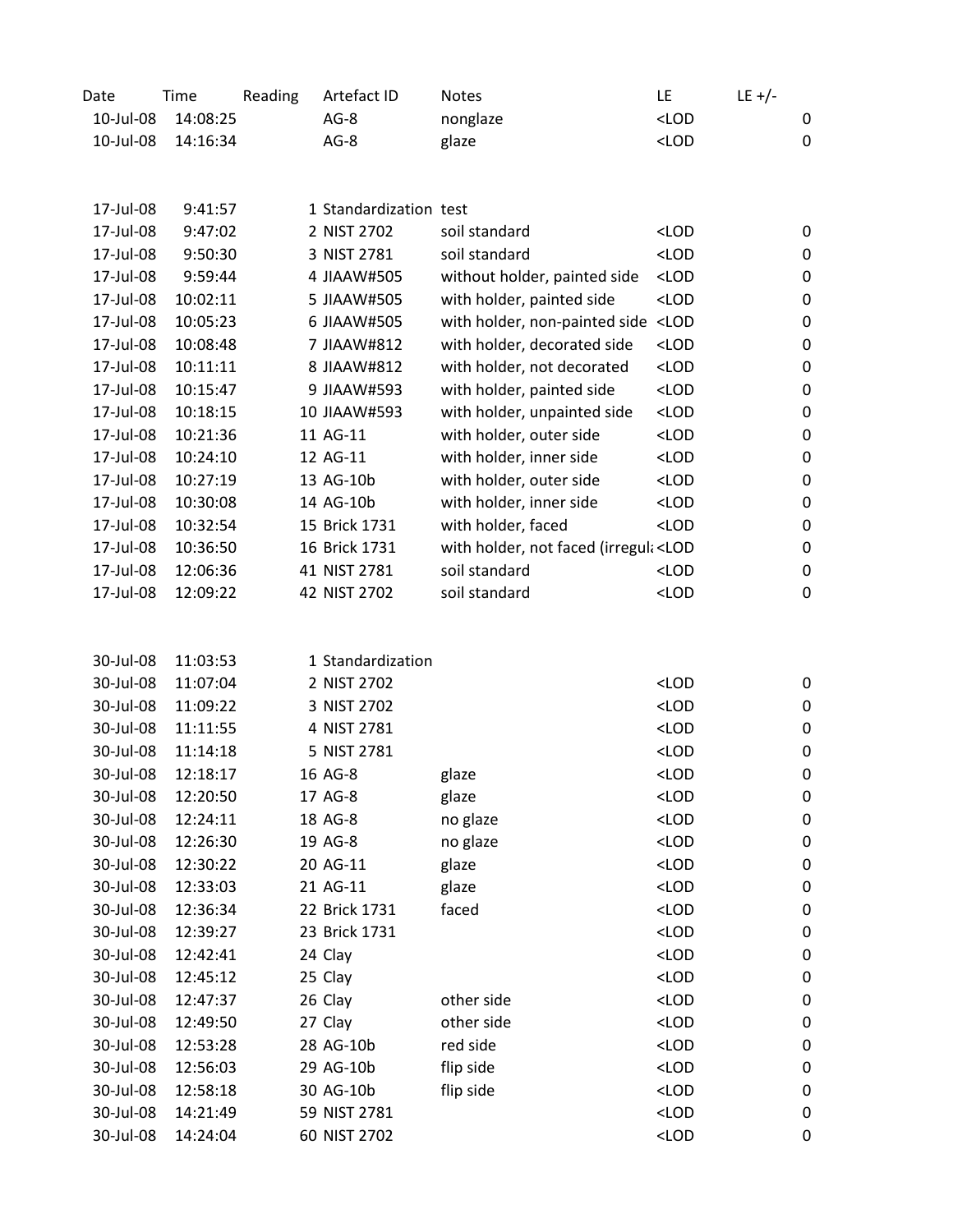| P                                                                                                                             | S<br>$P +/-$                                                                                                                      |        | $S +/-$ Cl |                                                                               | $Cl +/-$ K K +/- |       | Ca   |        |
|-------------------------------------------------------------------------------------------------------------------------------|-----------------------------------------------------------------------------------------------------------------------------------|--------|------------|-------------------------------------------------------------------------------|------------------|-------|------|--------|
| $<$ LOD                                                                                                                       | 22882                                                                                                                             | 83481  | 4336       | 4116                                                                          | 601              | 36235 | 887  | 21329  |
| $<$ LOD                                                                                                                       | 59333                                                                                                                             | 740714 | 22816      | 39949                                                                         | 1880             | 5205  | 400  | 2131   |
|                                                                                                                               |                                                                                                                                   |        |            |                                                                               |                  |       |      |        |
|                                                                                                                               |                                                                                                                                   |        |            |                                                                               |                  |       |      |        |
|                                                                                                                               |                                                                                                                                   |        |            |                                                                               |                  |       |      |        |
| <lod< td=""><td>21283</td><td>21571</td><td>2802</td><td>10631</td><td>784</td><td>25300</td><td>722</td><td>4239</td></lod<> | 21283                                                                                                                             | 21571  | 2802       | 10631                                                                         | 784              | 25300 | 722  | 4239   |
| 30934                                                                                                                         | 6717                                                                                                                              | 21602  | 2122       | 8171                                                                          | 510              | 6370  | 261  | 53000  |
| $<$ LOD                                                                                                                       | 36751                                                                                                                             | 29732  | 3739       | 9502                                                                          | 846              | 36939 | 982  | 182773 |
| $<$ LOD                                                                                                                       | 38076                                                                                                                             | 33418  | 3874       | 11214                                                                         | 886              | 36798 | 982  | 183470 |
| $<$ LOD                                                                                                                       | 33666                                                                                                                             | 20992  | 3450       | 9706                                                                          | 883              | 46156 | 1211 | 111781 |
| $<$ LOD                                                                                                                       | 28152                                                                                                                             | 15035  | 2840       | 7694                                                                          | 756              | 24025 | 726  | 59528  |
| $<$ LOD                                                                                                                       | 32980                                                                                                                             | 58742  | 4373       | 8608                                                                          | 826              | 20545 | 683  | 78961  |
| $<$ LOD                                                                                                                       | 24780                                                                                                                             | 9591   | 2816       | 16081                                                                         | 987              | 43238 | 1140 | 39373  |
| $<$ LOD                                                                                                                       | 23599                                                                                                                             | 8988   | 2560       | 7561                                                                          | 775              | 51913 | 1291 | 27239  |
| $<$ LOD                                                                                                                       | 52585                                                                                                                             | 652202 | 20349      | 47585                                                                         | 2014             | 9647  | 513  | 6770   |
| $<$ LOD                                                                                                                       | 49188                                                                                                                             | 555655 | 17087      | 42203                                                                         | 1771             | 12401 | 549  | 8742   |
| $<$ LOD                                                                                                                       | 25201                                                                                                                             | 93006  | 5128       | 15520                                                                         | 955              | 31882 | 892  | 12483  |
| $<$ LOD                                                                                                                       | 38647                                                                                                                             | 329589 | 11689      | 29179                                                                         | 1431             | 19725 | 714  | 7455   |
| $<$ LOD                                                                                                                       | 16450                                                                                                                             | 6477   | 1913       | 6143                                                                          | 597              | 29827 | 745  | 21381  |
| $<$ LOD                                                                                                                       | 16497 <lod< td=""><td></td><td>5418</td><td>7881</td><td>640</td><td>25173</td><td>670</td><td>12532</td></lod<>                  |        | 5418       | 7881                                                                          | 640              | 25173 | 670  | 12532  |
| $<$ LOD                                                                                                                       | 19032                                                                                                                             | 22244  | 2101       | 4451                                                                          | 436              | 6428  | 263  | 55148  |
| $<$ LOD                                                                                                                       | 21952                                                                                                                             | 24908  | 3043       | 6161                                                                          | 743              | 25892 | 783  | 5297   |
|                                                                                                                               |                                                                                                                                   |        |            |                                                                               |                  |       |      |        |
|                                                                                                                               |                                                                                                                                   |        |            |                                                                               |                  |       |      |        |
|                                                                                                                               |                                                                                                                                   |        |            |                                                                               |                  |       |      |        |
| $<$ LOD                                                                                                                       | 18362                                                                                                                             | 18329  | 2489       | 3016                                                                          | 585              | 24209 | 689  | 4563   |
| $<$ LOD                                                                                                                       | 21106                                                                                                                             | 21574  | 2699       | 2965                                                                          | 611              | 24787 | 720  | 4192   |
| 23293                                                                                                                         | 6588                                                                                                                              | 25520  | 2160       | 1962                                                                          | 381              | 6099  | 258  | 53144  |
| 19616                                                                                                                         | 6412                                                                                                                              | 19903  | 2013       | 1961                                                                          | 382              | 6179  | 261  | 54164  |
| $<$ LOD                                                                                                                       | 36314                                                                                                                             | 260987 | 10915      | 18943                                                                         | 1300             | 3077  | 339  | 1498   |
| $<$ LOD                                                                                                                       | 34715                                                                                                                             | 276055 | 11218      | 17845                                                                         | 1264             | 2441  | 317  | 1173   |
| $<$ LOD                                                                                                                       | 18139                                                                                                                             | 29430  | 2708       | 2253                                                                          | 522              | 22095 | 627  | 15251  |
| $<$ LOD                                                                                                                       | 17329                                                                                                                             | 30813  |            | 2705 <lod< td=""><td>1446</td><td>21149</td><td>603</td><td>14654</td></lod<> | 1446             | 21149 | 603  | 14654  |
| $<$ LOD                                                                                                                       | 36212                                                                                                                             | 344233 | 11225      | 24081                                                                         | 1206             | 2766  | 266  | 2256   |
| $<$ LOD                                                                                                                       | 35791                                                                                                                             | 353555 | 11384      | 22634                                                                         | 1170             | 2859  | 266  | 2391   |
| $<$ LOD                                                                                                                       | 13005 <lod< td=""><td></td><td></td><td>3670 <lod< td=""><td>1060</td><td>19361</td><td>497</td><td>13214</td></lod<></td></lod<> |        |            | 3670 <lod< td=""><td>1060</td><td>19361</td><td>497</td><td>13214</td></lod<> | 1060             | 19361 | 497  | 13214  |
| $<$ LOD                                                                                                                       | 13156 <lod< td=""><td></td><td></td><td>3720 <lod< td=""><td>1096</td><td>18286</td><td>486</td><td>13591</td></lod<></td></lod<> |        |            | 3720 <lod< td=""><td>1096</td><td>18286</td><td>486</td><td>13591</td></lod<> | 1096             | 18286 | 486  | 13591  |
| $<$ LOD                                                                                                                       | 10892 <lod< td=""><td></td><td></td><td>2973 <lod< td=""><td>954</td><td>19211</td><td>467</td><td>7605</td></lod<></td></lod<>   |        |            | 2973 <lod< td=""><td>954</td><td>19211</td><td>467</td><td>7605</td></lod<>   | 954              | 19211 | 467  | 7605   |
| $<$ LOD                                                                                                                       | 11619 <lod< td=""><td></td><td></td><td>3211 <lod< td=""><td>959</td><td>19105</td><td>465</td><td>7405</td></lod<></td></lod<>   |        |            | 3211 <lod< td=""><td>959</td><td>19105</td><td>465</td><td>7405</td></lod<>   | 959              | 19105 | 465  | 7405   |
| $<$ LOD                                                                                                                       | 10822 <lod< td=""><td></td><td></td><td>3104 <lod< td=""><td>966</td><td>20340</td><td>489</td><td>7659</td></lod<></td></lod<>   |        |            | 3104 <lod< td=""><td>966</td><td>20340</td><td>489</td><td>7659</td></lod<>   | 966              | 20340 | 489  | 7659   |
| $<$ LOD                                                                                                                       | 10948 <lod< td=""><td></td><td></td><td>3001 <lod< td=""><td>938</td><td>18649</td><td>462</td><td>8052</td></lod<></td></lod<>   |        |            | 3001 <lod< td=""><td>938</td><td>18649</td><td>462</td><td>8052</td></lod<>   | 938              | 18649 | 462  | 8052   |
| $<$ LOD                                                                                                                       | 18814                                                                                                                             | 50463  | 3466       | 4687                                                                          | 606              | 23822 | 672  | 9432   |
| $<$ LOD                                                                                                                       | 26385                                                                                                                             | 166527 | 6931       | 11975                                                                         | 882              | 14083 | 528  | 4327   |
| $<$ LOD                                                                                                                       | 25875                                                                                                                             | 143582 | 6549       | 11795                                                                         | 903              | 14432 | 552  | 5359   |
| $<$ LOD                                                                                                                       | 20082                                                                                                                             | 19271  | 2118       | 2931                                                                          | 437              | 6487  | 282  | 53020  |
| $<$ LOD                                                                                                                       | 19957                                                                                                                             | 16988  | 2556       | 2411                                                                          | 614              | 24152 | 722  | 3945   |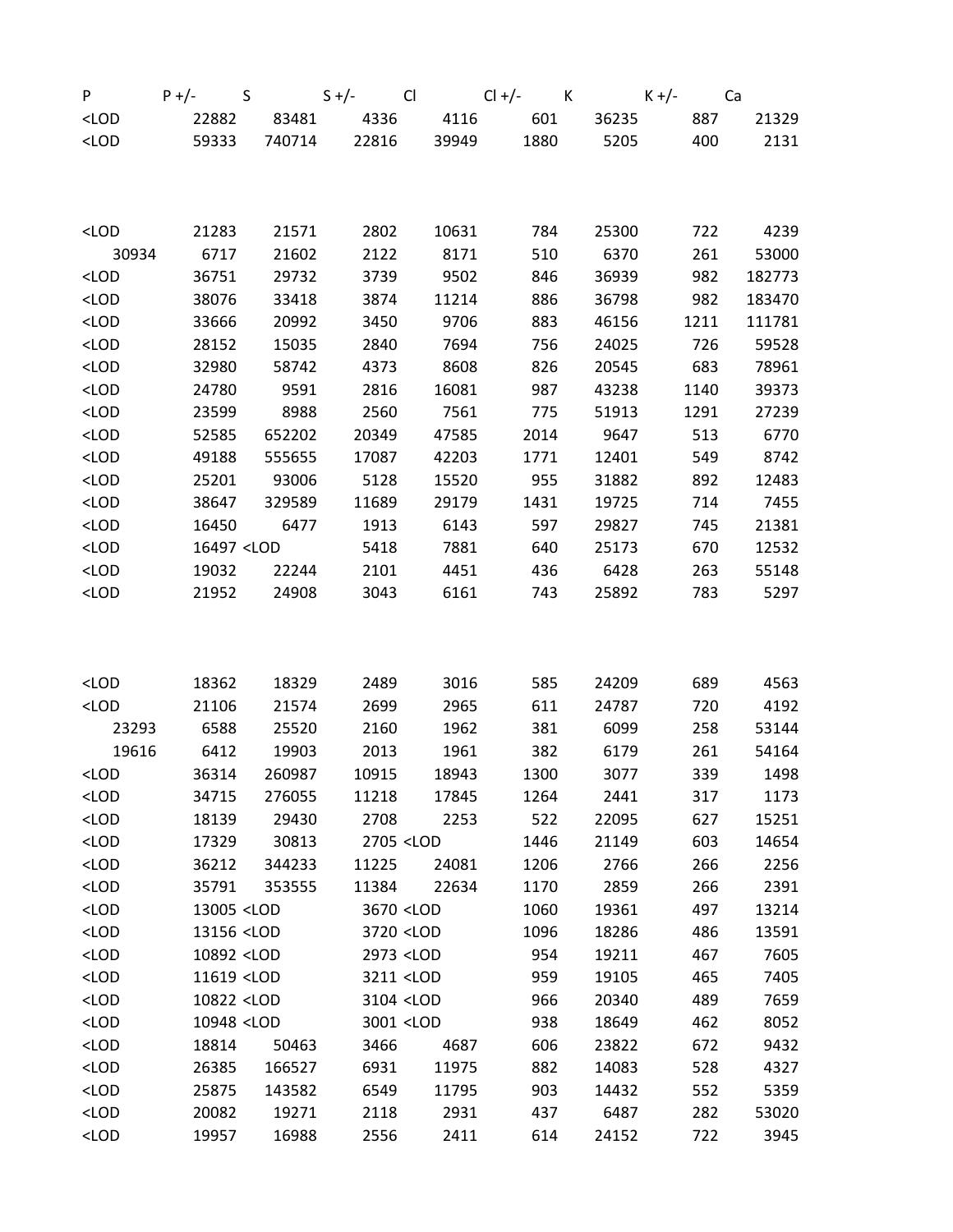| Ca +/- Ti |       | $Ti +/-$ Cr |     |    |           | $Cr +/-$ Mn Mn +/- Fe Fe +/- |       |      |
|-----------|-------|-------------|-----|----|-----------|------------------------------|-------|------|
| 526       | 5124  | 207         | 140 |    | 15<br>266 | 19                           | 47878 | 851  |
| 203       | 1016  | 132         | 113 | 15 | 188       | 19                           | 10759 | 268  |
|           |       |             |     |    |           |                              |       |      |
|           |       |             |     |    |           |                              |       |      |
|           |       |             |     |    |           |                              |       |      |
| 233       | 11530 | 353         | 318 | 23 | 1725      | 48                           | 88365 | 1636 |
| 865       | 4092  | 151         | 211 | 13 | 877       | 23                           | 33905 | 484  |
| 3578      | 4443  | 221         | 228 | 19 | 795       | 30                           | 53036 | 1002 |
| 3602      | 4702  | 223         | 213 | 18 | 837       | 31                           | 52569 | 997  |
| 2381      | 6726  | 278         | 249 | 21 | 967       | 36                           | 65266 | 1303 |
| 1284      | 8233  | 297         | 850 | 33 | 1551      | 46                           | 91766 | 1739 |
| 1704      | 6384  | 272         | 746 | 31 | 1391      | 44                           | 82388 | 1615 |
| 949       | 6382  | 270         | 202 | 20 | 568       | 28                           | 68047 | 1355 |
| 701       | 6855  | 274         | 166 | 19 | 575       | 28                           | 71794 | 1404 |
| 325       | 2576  | 181         | 121 | 16 | 457       | 26                           | 20876 | 497  |
| 357       | 2808  | 181         | 88  | 14 | 484       | 25                           | 20146 | 454  |
| 406       | 6120  | 250         | 114 | 17 | 904       | 33                           | 51479 | 1013 |
| 329       | 3566  | 205         | 130 | 17 | 601       | 29                           | 34016 | 749  |
| 507       | 5751  | 211         | 91  | 14 | 1419      | 37                           | 42950 | 739  |
| 358       | 4881  | 193         | 70  | 13 | 729       | 25                           | 37484 | 657  |
| 897       | 4167  | 152         | 223 | 13 | 860       | 23                           | 33885 | 485  |
| 267       | 11622 | 379         | 374 | 25 | 1745      | 51                           | 89108 | 1762 |
|           |       |             |     |    |           |                              |       |      |
|           |       |             |     |    |           |                              |       |      |
| 231       | 11114 | 341         | 354 | 23 | 1644      | 45                           | 83669 | 1525 |
| 232       | 11765 | 364         | 386 | 24 | 1703      | 48                           | 88124 | 1649 |
| 870       | 4046  | 151         | 205 | 13 | 831       | 22                           | 33900 | 486  |
| 890       | 4019  | 151         | 197 | 13 | 857       | 23                           | 34135 | 492  |
| 175       | 452   | 116         | 85  | 14 | 229       | 20                           | 8517  | 218  |
| 163       | 773   | 113         | 117 | 15 | 212       | 19                           | 8512  | 216  |
| 411       | 4171  | 181         | 113 | 14 | 286       | 19                           | 39658 | 708  |
| 398       | 4010  | 176         | 136 | 14 | 248       | 18                           | 38941 | 689  |
| 169       | 1109  | 111         | 91  | 12 | 285       | 18                           | 10070 | 216  |
| 172       | 1005  | 112         | 100 | 12 | 307       | 18                           | 9471  | 203  |
| 325       | 3976  | 155         | 66  | 11 | 1127      | 28                           | 33455 | 519  |
| 335       | 3922  | 157         | 66  | 11 | 1122      | 29                           | 34800 | 546  |
| 222       | 3781  | 140         | 42  | 9  | 352       | 15                           | 26908 | 397  |
| 218       | 3667  | 139         | 58  | 10 | 354       | 15                           | 27106 | 399  |
| 226       | 3792  | 141         | 64  | 10 | 349       | 15                           | 26748 | 398  |
| 230       | 3974  | 144         | 46  | 9  | 342       | 15                           | 26687 | 397  |
| 315       | 4618  | 202         | 123 | 15 | 749       | 27                           | 45339 | 824  |
| 227       | 2674  | 165         | 116 | 15 | 457       | 23                           | 27633 | 557  |
| 258       | 2967  | 175         | 120 | 15 | 521       | 25                           | 29171 | 605  |
| 921       | 4097  | 160         | 224 | 14 | 828       | 24                           | 33405 | 508  |
| 231       | 11867 | 368         | 391 | 24 | 1594      | 47                           | 85992 | 1644 |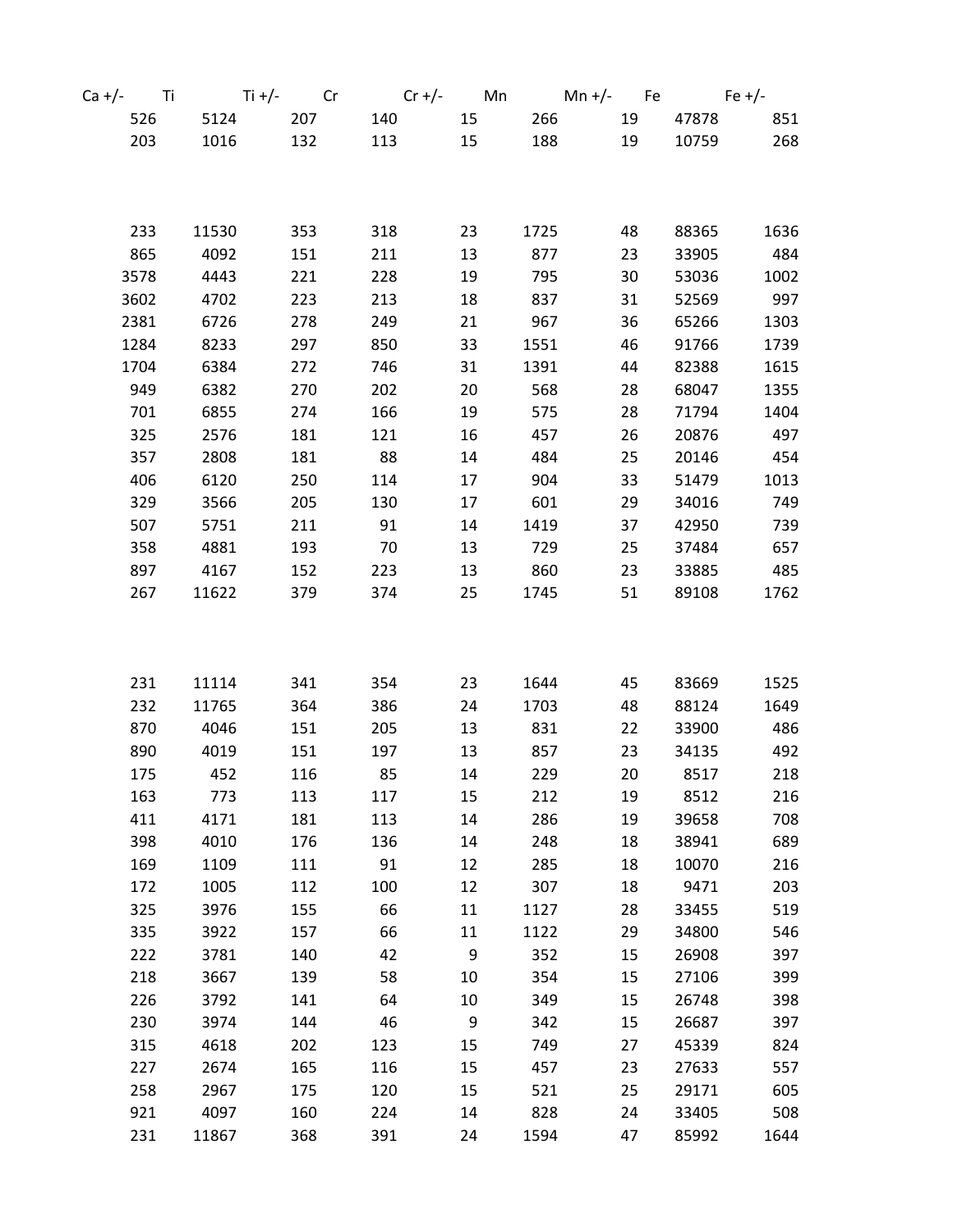| Co                                                                                                                                                                                          |     |                                                                                                                                                                    |                                                                                                                                                                          |     |     |    |                                                                                                                      |     |       |                |                                                        | $Co +/-$ Ni Ni+/- Cu Cu+/- Zn Zn+/- As |                          |
|---------------------------------------------------------------------------------------------------------------------------------------------------------------------------------------------|-----|--------------------------------------------------------------------------------------------------------------------------------------------------------------------|--------------------------------------------------------------------------------------------------------------------------------------------------------------------------|-----|-----|----|----------------------------------------------------------------------------------------------------------------------|-----|-------|----------------|--------------------------------------------------------|----------------------------------------|--------------------------|
| $<$ LOD                                                                                                                                                                                     |     |                                                                                                                                                                    | 272 <lod< td=""><td></td><td>70</td><td></td><td></td><td>42</td><td></td><td></td><td></td><td>12 138 10</td><td>1723</td></lod<>                                       |     | 70  |    |                                                                                                                      | 42  |       |                |                                                        | 12 138 10                              | 1723                     |
| $<$ LOD                                                                                                                                                                                     |     | 1090 <lod< td=""><td></td><td></td><td>616</td><td></td><td></td><td></td><td>594 7</td><td></td><td>175 <lod< td=""><td>348</td><td>30489</td></lod<></td></lod<> |                                                                                                                                                                          |     | 616 |    |                                                                                                                      |     | 594 7 |                | 175 <lod< td=""><td>348</td><td>30489</td></lod<>      | 348                                    | 30489                    |
|                                                                                                                                                                                             |     |                                                                                                                                                                    |                                                                                                                                                                          |     |     |    |                                                                                                                      |     |       |                |                                                        |                                        |                          |
|                                                                                                                                                                                             |     |                                                                                                                                                                    |                                                                                                                                                                          |     |     |    |                                                                                                                      |     |       |                |                                                        |                                        |                          |
|                                                                                                                                                                                             |     |                                                                                                                                                                    |                                                                                                                                                                          |     |     |    |                                                                                                                      |     |       |                |                                                        |                                        |                          |
|                                                                                                                                                                                             | 463 |                                                                                                                                                                    | 123 <lod< td=""><td></td><td></td><td>73</td><td></td><td>91</td><td></td><td>12</td><td>407</td><td></td><td>15 (1)<br/>42</td></lod<>                                  |     |     | 73 |                                                                                                                      | 91  |       | 12             | 407                                                    |                                        | 15 (1)<br>42             |
| <lod< td=""><td></td><td>182</td><td></td><td>91</td><td></td><td>17</td><td></td><td>604</td><td></td><td>18</td><td>1209</td><td></td><td><math>22</math> <lod< td=""></lod<></td></lod<> |     | 182                                                                                                                                                                |                                                                                                                                                                          | 91  |     | 17 |                                                                                                                      | 604 |       | 18             | 1209                                                   |                                        | $22$ <lod< td=""></lod<> |
|                                                                                                                                                                                             | 306 | 96                                                                                                                                                                 |                                                                                                                                                                          | 197 |     | 26 |                                                                                                                      | 105 |       | 13             | 111                                                    | 8                                      | 23                       |
|                                                                                                                                                                                             | 367 | - 98                                                                                                                                                               |                                                                                                                                                                          | 228 |     | 27 |                                                                                                                      | 101 |       | 12             | 96                                                     |                                        | 8 <lod< td=""></lod<>    |
| <lod< td=""><td></td><td>318</td><td></td><td>251</td><td></td><td>29</td><td></td><td>47</td><td></td><td>11</td><td>79</td><td></td><td>8 <lod< td=""></lod<></td></lod<>                 |     | 318                                                                                                                                                                |                                                                                                                                                                          | 251 |     | 29 |                                                                                                                      | 47  |       | 11             | 79                                                     |                                        | 8 <lod< td=""></lod<>    |
|                                                                                                                                                                                             | 417 | 127                                                                                                                                                                |                                                                                                                                                                          | 551 |     | 37 |                                                                                                                      | 42  |       | 12             | 1249                                                   |                                        | $29$ < LOD               |
|                                                                                                                                                                                             | 401 | 126                                                                                                                                                                |                                                                                                                                                                          | 489 |     | 37 |                                                                                                                      | 43  |       | 13             | 2625                                                   |                                        | $50$ <lod< td=""></lod<> |
| <lod< td=""><td></td><td>311</td><td></td><td>97</td><td></td><td>25</td><td></td><td>64</td><td></td><td>11</td><td>257</td><td>12</td><td>23</td></lod<>                                  |     | 311                                                                                                                                                                |                                                                                                                                                                          | 97  |     | 25 |                                                                                                                      | 64  |       | 11             | 257                                                    | 12                                     | 23                       |
| $<$ LOD                                                                                                                                                                                     |     | 317                                                                                                                                                                |                                                                                                                                                                          | 118 |     | 25 |                                                                                                                      | 64  |       | 11             | 325                                                    | 14                                     | 20                       |
| $<$ LOD                                                                                                                                                                                     |     |                                                                                                                                                                    | 972 <lod< td=""><td></td><td>438</td><td></td><td></td><td>508</td><td></td><td></td><td>123 <lod< td=""><td>253</td><td>17617</td></lod<></td></lod<>                   |     | 438 |    |                                                                                                                      | 508 |       |                | 123 <lod< td=""><td>253</td><td>17617</td></lod<>      | 253                                    | 17617                    |
| $<$ LOD                                                                                                                                                                                     |     |                                                                                                                                                                    | 1068 <lod< td=""><td></td><td>488</td><td></td><td></td><td>503</td><td></td><td></td><td>132 <lod< td=""><td></td><td>259<br/>23721</td></lod<></td></lod<>             |     | 488 |    |                                                                                                                      | 503 |       |                | 132 <lod< td=""><td></td><td>259<br/>23721</td></lod<> |                                        | 259<br>23721             |
|                                                                                                                                                                                             |     |                                                                                                                                                                    |                                                                                                                                                                          |     |     | 98 |                                                                                                                      |     |       |                |                                                        |                                        |                          |
|                                                                                                                                                                                             | 396 |                                                                                                                                                                    | 121 <<br>LOD                                                                                                                                                             |     |     |    |                                                                                                                      | 175 |       | 20             | 97                                                     | 13                                     | 4677                     |
|                                                                                                                                                                                             | 561 |                                                                                                                                                                    | 175 <lod< td=""><td></td><td>162</td><td></td><td></td><td>587</td><td></td><td>49</td><td>119</td><td>27</td><td>13168</td></lod<>                                      |     | 162 |    |                                                                                                                      | 587 |       | 49             | 119                                                    | 27                                     | 13168                    |
| <lod< td=""><td></td><td></td><td>219 <lod< td=""><td></td><td></td><td>51</td><td></td><td>35</td><td></td><td>9</td><td>65</td><td>6</td><td>22</td></lod<></td></lod<>                   |     |                                                                                                                                                                    | 219 <lod< td=""><td></td><td></td><td>51</td><td></td><td>35</td><td></td><td>9</td><td>65</td><td>6</td><td>22</td></lod<>                                              |     |     | 51 |                                                                                                                      | 35  |       | 9              | 65                                                     | 6                                      | 22                       |
| $<$ LOD                                                                                                                                                                                     |     |                                                                                                                                                                    | 218 <lod< td=""><td></td><td></td><td></td><td>54 &lt;<br/>LOD</td><td></td><td></td><td>25</td><td>55</td><td></td><td><math>6</math> &lt; LOD</td></lod<>              |     |     |    | 54 <<br>LOD                                                                                                          |     |       | 25             | 55                                                     |                                        | $6$ < LOD                |
|                                                                                                                                                                                             | 270 |                                                                                                                                                                    | 62 <lod< td=""><td></td><td></td><td>48</td><td></td><td>610</td><td></td><td>18</td><td>1225</td><td></td><td><math>22</math> &lt; LOD</td></lod<>                      |     |     | 48 |                                                                                                                      | 610 |       | 18             | 1225                                                   |                                        | $22$ < LOD               |
| <lod< td=""><td></td><td></td><td>391 <lod< td=""><td></td><td></td><td>81</td><td></td><td>83</td><td></td><td>12</td><td>449</td><td>16</td><td>51</td></lod<></td></lod<>                |     |                                                                                                                                                                    | 391 <lod< td=""><td></td><td></td><td>81</td><td></td><td>83</td><td></td><td>12</td><td>449</td><td>16</td><td>51</td></lod<>                                           |     |     | 81 |                                                                                                                      | 83  |       | 12             | 449                                                    | 16                                     | 51                       |
|                                                                                                                                                                                             |     |                                                                                                                                                                    |                                                                                                                                                                          |     |     |    |                                                                                                                      |     |       |                |                                                        |                                        |                          |
|                                                                                                                                                                                             |     |                                                                                                                                                                    |                                                                                                                                                                          |     |     |    |                                                                                                                      |     |       |                |                                                        |                                        |                          |
|                                                                                                                                                                                             |     |                                                                                                                                                                    |                                                                                                                                                                          |     |     |    |                                                                                                                      |     |       |                |                                                        |                                        |                          |
|                                                                                                                                                                                             | 375 |                                                                                                                                                                    | 123 <lod< td=""><td></td><td></td><td>77</td><td></td><td>98</td><td></td><td>12</td><td>416</td><td>15</td><td>46</td></lod<>                                           |     |     | 77 |                                                                                                                      | 98  |       | 12             | 416                                                    | 15                                     | 46                       |
| <lod< td=""><td></td><td></td><td>369 <lod< td=""><td></td><td></td><td>74</td><td></td><td>97</td><td></td><td>12</td><td>405</td><td>15</td><td>49</td></lod<></td></lod<>                |     |                                                                                                                                                                    | 369 <lod< td=""><td></td><td></td><td>74</td><td></td><td>97</td><td></td><td>12</td><td>405</td><td>15</td><td>49</td></lod<>                                           |     |     | 74 |                                                                                                                      | 97  |       | 12             | 405                                                    | 15                                     | 49                       |
| $<$ LOD                                                                                                                                                                                     |     | 186                                                                                                                                                                |                                                                                                                                                                          | 87  |     | 17 |                                                                                                                      | 579 |       | 17             | 1233                                                   |                                        | $23$ <lod< td=""></lod<> |
| $<$ LOD                                                                                                                                                                                     |     |                                                                                                                                                                    | 183 <lod< td=""><td></td><td>47</td><td></td><td></td><td>577</td><td></td><td>17</td><td>1212</td><td></td><td><math>22</math> &lt; LOD</td></lod<>                     |     | 47  |    |                                                                                                                      | 577 |       | 17             | 1212                                                   |                                        | $22$ < LOD               |
| $<$ LOD                                                                                                                                                                                     |     |                                                                                                                                                                    | 941 <lod< td=""><td></td><td>522</td><td></td><td></td><td>554</td><td></td><td></td><td>148 <lod< td=""><td></td><td>281<br/>19175</td></lod<></td></lod<>              |     | 522 |    |                                                                                                                      | 554 |       |                | 148 <lod< td=""><td></td><td>281<br/>19175</td></lod<> |                                        | 281<br>19175             |
| $<$ LOD                                                                                                                                                                                     |     |                                                                                                                                                                    | 920 <lod< td=""><td></td><td>550</td><td></td><td></td><td>745</td><td></td><td></td><td>159 <lod< td=""><td>298</td><td>20937</td></lod<></td></lod<>                   |     | 550 |    |                                                                                                                      | 745 |       |                | 159 <lod< td=""><td>298</td><td>20937</td></lod<>      | 298                                    | 20937                    |
|                                                                                                                                                                                             | 445 |                                                                                                                                                                    | 88 <lod< td=""><td></td><td></td><td>68</td><td></td><td>42</td><td></td><td>12</td><td>132</td><td>10</td><td>1590</td></lod<>                                          |     |     | 68 |                                                                                                                      | 42  |       | 12             | 132                                                    | 10                                     | 1590                     |
|                                                                                                                                                                                             | 337 |                                                                                                                                                                    | 85 <lod< td=""><td></td><td></td><td>65</td><td></td><td>39</td><td></td><td>11</td><td>129</td><td>10</td><td>1595</td></lod<>                                          |     |     | 65 |                                                                                                                      | 39  |       | 11             | 129                                                    | 10                                     | 1595                     |
| $<$ LOD                                                                                                                                                                                     |     |                                                                                                                                                                    | 1033 <lod< td=""><td></td><td></td><td></td><td>565 <lod< td=""><td></td><td></td><td></td><td>484 <lod< td=""><td>322</td><td>24954</td></lod<></td></lod<></td></lod<> |     |     |    | 565 <lod< td=""><td></td><td></td><td></td><td>484 <lod< td=""><td>322</td><td>24954</td></lod<></td></lod<>         |     |       |                | 484 <lod< td=""><td>322</td><td>24954</td></lod<>      | 322                                    | 24954                    |
| $<$ LOD                                                                                                                                                                                     |     |                                                                                                                                                                    | 1095 <lod< td=""><td></td><td>607</td><td></td><td></td><td>547</td><td></td><td></td><td>174 <lod< td=""><td>338</td><td>25560</td></lod<></td></lod<>                  |     | 607 |    |                                                                                                                      | 547 |       |                | 174 <lod< td=""><td>338</td><td>25560</td></lod<>      | 338                                    | 25560                    |
|                                                                                                                                                                                             | 224 |                                                                                                                                                                    | 64 <lod< td=""><td></td><td></td><td>48</td><td></td><td>35</td><td></td><td><math display="inline">\,8\,</math></td><td>56</td><td>5</td><td>13</td></lod<>             |     |     | 48 |                                                                                                                      | 35  |       | $\,8\,$        | 56                                                     | 5                                      | 13                       |
|                                                                                                                                                                                             | 224 |                                                                                                                                                                    | 68 <lod< td=""><td></td><td></td><td>50</td><td></td><td>34</td><td></td><td>8</td><td>63</td><td>6</td><td>21</td></lod<>                                               |     |     | 50 |                                                                                                                      | 34  |       | 8              | 63                                                     | 6                                      | 21                       |
|                                                                                                                                                                                             | 309 | 55                                                                                                                                                                 |                                                                                                                                                                          | 48  |     |    | $15$ <lod< td=""><td></td><td></td><td>22</td><td>56</td><td></td><td><math>5</math> <lod< td=""></lod<></td></lod<> |     |       | 22             | 56                                                     |                                        | $5$ <lod< td=""></lod<>  |
|                                                                                                                                                                                             | 199 |                                                                                                                                                                    |                                                                                                                                                                          |     |     |    |                                                                                                                      |     |       | $\overline{7}$ |                                                        |                                        |                          |
|                                                                                                                                                                                             |     |                                                                                                                                                                    | 53 <lod< td=""><td></td><td></td><td>43</td><td></td><td>25</td><td></td><td></td><td>54</td><td></td><td><math>5</math> &lt; LOD</td></lod<>                            |     |     | 43 |                                                                                                                      | 25  |       |                | 54                                                     |                                        | $5$ < LOD                |
|                                                                                                                                                                                             | 187 |                                                                                                                                                                    | 54 <lod< td=""><td></td><td></td><td></td><td>43 <lod< td=""><td></td><td></td><td>22</td><td>53</td><td></td><td><math>5</math> &lt; LOD</td></lod<></td></lod<>        |     |     |    | 43 <lod< td=""><td></td><td></td><td>22</td><td>53</td><td></td><td><math>5</math> &lt; LOD</td></lod<>              |     |       | 22             | 53                                                     |                                        | $5$ < LOD                |
|                                                                                                                                                                                             | 164 | 53                                                                                                                                                                 |                                                                                                                                                                          | 46  |     |    | $15$ <lod< td=""><td></td><td></td><td>21</td><td>54</td><td></td><td><math>5</math> &lt; LOD</td></lod<>            |     |       | 21             | 54                                                     |                                        | $5$ < LOD                |
|                                                                                                                                                                                             | 563 |                                                                                                                                                                    | 122 <lod< td=""><td></td><td></td><td>96</td><td></td><td>85</td><td></td><td>19</td><td>107</td><td>13</td><td>5252</td></lod<>                                         |     |     | 96 |                                                                                                                      | 85  |       | 19             | 107                                                    | 13                                     | 5252                     |
| $<$ LOD                                                                                                                                                                                     |     |                                                                                                                                                                    | 494 <lod< td=""><td></td><td>162</td><td></td><td></td><td>237</td><td></td><td>42</td><td>132</td><td>28</td><td>13823</td></lod<>                                      |     | 162 |    |                                                                                                                      | 237 |       | 42             | 132                                                    | 28                                     | 13823                    |
| $<$ LOD                                                                                                                                                                                     |     |                                                                                                                                                                    | 484 <lod< td=""><td></td><td>150</td><td></td><td></td><td>203</td><td></td><td>38</td><td>94</td><td>25</td><td>12173</td></lod<>                                       |     | 150 |    |                                                                                                                      | 203 |       | 38             | 94                                                     | 25                                     | 12173                    |
| $<$ LOD                                                                                                                                                                                     |     | 192                                                                                                                                                                |                                                                                                                                                                          | 80  |     | 17 |                                                                                                                      | 563 |       | 18             | 1227                                                   |                                        | 24 <lod< td=""></lod<>   |
| $<$ LOD                                                                                                                                                                                     |     |                                                                                                                                                                    | 371 <lod< td=""><td></td><td></td><td>79</td><td></td><td>77</td><td></td><td>12</td><td>420</td><td>15</td><td>62</td></lod<>                                           |     |     | 79 |                                                                                                                      | 77  |       | 12             | 420                                                    | 15                                     | 62                       |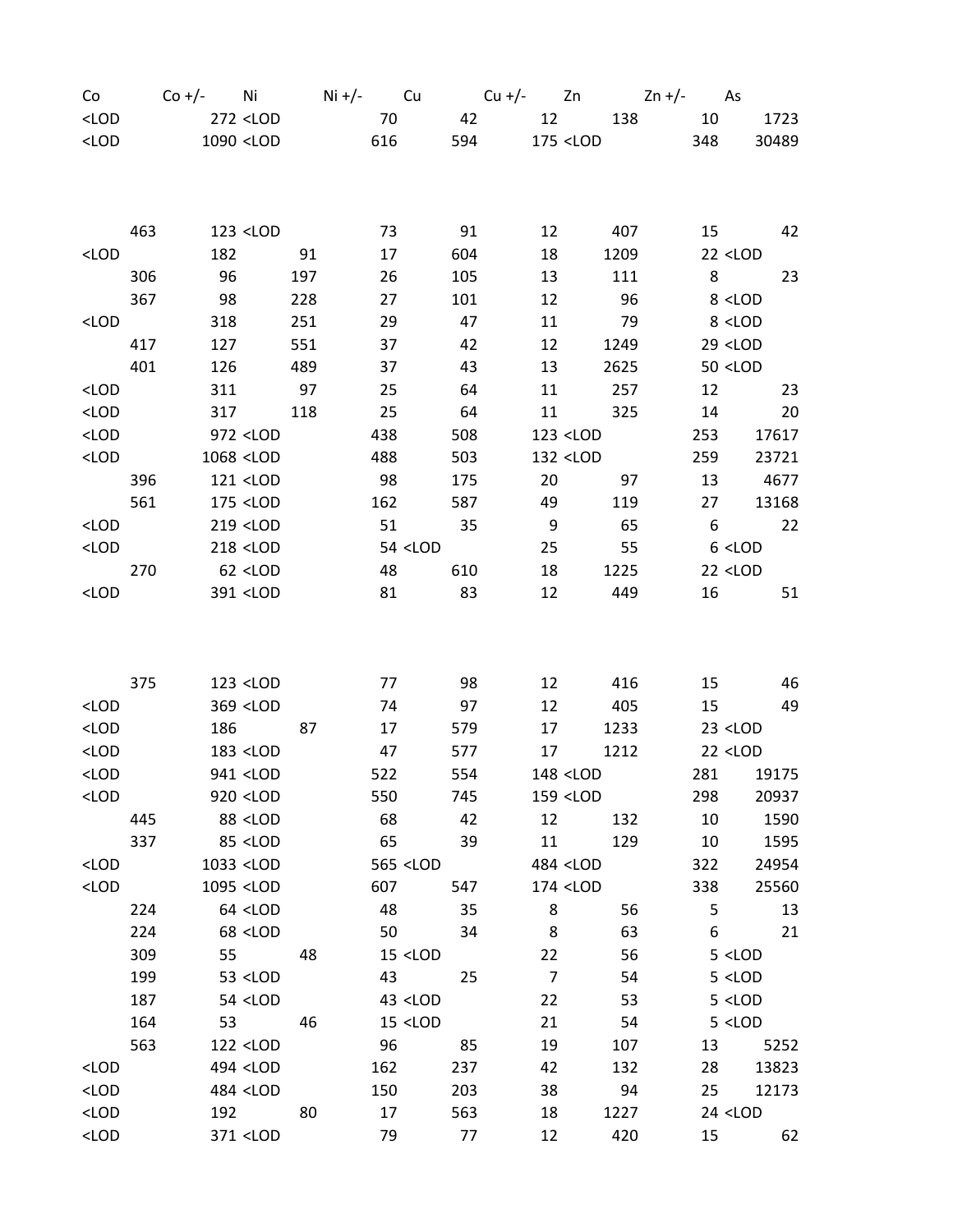| As $+/-$ | Se Se                                                                                                                                                                                                                                   | Se $+/-$ Rb    |                         |                                                                                                                                                                           |       |                 |                                                                                                            | $Rb+/-$ Sr Sr +/- Zr                                         |                         |                                              |     | $2r + 1$         |
|----------|-----------------------------------------------------------------------------------------------------------------------------------------------------------------------------------------------------------------------------------------|----------------|-------------------------|---------------------------------------------------------------------------------------------------------------------------------------------------------------------------|-------|-----------------|------------------------------------------------------------------------------------------------------------|--------------------------------------------------------------|-------------------------|----------------------------------------------|-----|------------------|
|          | $65$ <lod< td=""><td></td><td></td><td>16</td><td>83</td><td></td><td><math>\overline{4}</math></td><td>80</td><td></td><td><math>\overline{\mathbf{3}}</math></td><td>196</td><td><math>-5</math></td></lod<>                          |                |                         | 16                                                                                                                                                                        | 83    |                 | $\overline{4}$                                                                                             | 80                                                           |                         | $\overline{\mathbf{3}}$                      | 196 | $-5$             |
|          | 2260 <lod< td=""><td></td><td></td><td>385 <lod< td=""><td></td><td></td><td><math>130</math> <lod< td=""><td>87 <lod< td=""><td></td><td></td><td></td><td>80</td></lod<></td></lod<></td></lod<></td></lod<>                          |                |                         | 385 <lod< td=""><td></td><td></td><td><math>130</math> <lod< td=""><td>87 <lod< td=""><td></td><td></td><td></td><td>80</td></lod<></td></lod<></td></lod<>               |       |                 | $130$ <lod< td=""><td>87 <lod< td=""><td></td><td></td><td></td><td>80</td></lod<></td></lod<>             | 87 <lod< td=""><td></td><td></td><td></td><td>80</td></lod<> |                         |                                              |     | 80               |
|          |                                                                                                                                                                                                                                         |                |                         |                                                                                                                                                                           |       |                 |                                                                                                            |                                                              |                         |                                              |     |                  |
|          |                                                                                                                                                                                                                                         |                |                         |                                                                                                                                                                           |       |                 |                                                                                                            |                                                              |                         |                                              |     |                  |
|          | 8                                                                                                                                                                                                                                       | 9              | $\overline{2}$          |                                                                                                                                                                           | 123   | 4               |                                                                                                            | 114                                                          | 4                       |                                              | 263 | 6                |
|          | 21                                                                                                                                                                                                                                      | 19             | $\overline{2}$          |                                                                                                                                                                           | 30    | $\overline{2}$  |                                                                                                            | 225                                                          | $\overline{a}$          |                                              | 261 | 5                |
|          | 5 <lod< td=""><td></td><td>5</td><td></td><td>113</td><td>4</td><td></td><td>690</td><td>12</td><td></td><td>108</td><td><math>\overline{4}</math></td></lod<>                                                                          |                | 5                       |                                                                                                                                                                           | 113   | 4               |                                                                                                            | 690                                                          | 12                      |                                              | 108 | $\overline{4}$   |
|          | $15$ <lod< td=""><td></td><td>4</td><td></td><td>118</td><td>4</td><td></td><td>705</td><td>12</td><td></td><td>109</td><td>4</td></lod<>                                                                                               |                | 4                       |                                                                                                                                                                           | 118   | 4               |                                                                                                            | 705                                                          | 12                      |                                              | 109 | 4                |
|          | $16$ <lod< td=""><td></td><td><math>\overline{\mathbf{4}}</math></td><td></td><td>120</td><td>4</td><td></td><td>692</td><td>12</td><td></td><td>108</td><td>4</td></lod<>                                                              |                | $\overline{\mathbf{4}}$ |                                                                                                                                                                           | 120   | 4               |                                                                                                            | 692                                                          | 12                      |                                              | 108 | 4                |
|          | 103 <lod< td=""><td></td><td>10</td><td></td><td>58</td><td>3</td><td></td><td>132</td><td><math>\overline{4}</math></td><td></td><td>166</td><td><math>\overline{5}</math></td></lod<>                                                 |                | 10                      |                                                                                                                                                                           | 58    | 3               |                                                                                                            | 132                                                          | $\overline{4}$          |                                              | 166 | $\overline{5}$   |
|          | 130 <lod< td=""><td></td><td>12</td><td></td><td>41</td><td>3</td><td></td><td>119</td><td>4</td><td></td><td>147</td><td><math display="inline">\pmb{4}</math></td></lod<>                                                             |                | 12                      |                                                                                                                                                                           | 41    | 3               |                                                                                                            | 119                                                          | 4                       |                                              | 147 | $\pmb{4}$        |
|          | $6$ < LOD                                                                                                                                                                                                                               |                | 5                       |                                                                                                                                                                           | 122   | 4               |                                                                                                            | 183                                                          | 5                       |                                              | 154 | $\overline{4}$   |
|          | $6$ <lod< td=""><td></td><td><math>\overline{4}</math></td><td></td><td>124</td><td>4</td><td></td><td>189</td><td>5</td><td></td><td>170</td><td>5</td></lod<>                                                                         |                | $\overline{4}$          |                                                                                                                                                                           | 124   | 4               |                                                                                                            | 189                                                          | 5                       |                                              | 170 | 5                |
|          | 1320 <lod< td=""><td></td><td></td><td><math>260</math> <lod< td=""><td></td><td></td><td><math>90</math> <lod< td=""><td></td><td></td><td><math>65</math> <lod< td=""><td></td><td>60</td></lod<></td></lod<></td></lod<></td></lod<> |                |                         | $260$ <lod< td=""><td></td><td></td><td><math>90</math> <lod< td=""><td></td><td></td><td><math>65</math> <lod< td=""><td></td><td>60</td></lod<></td></lod<></td></lod<> |       |                 | $90$ <lod< td=""><td></td><td></td><td><math>65</math> <lod< td=""><td></td><td>60</td></lod<></td></lod<> |                                                              |                         | $65$ <lod< td=""><td></td><td>60</td></lod<> |     | 60               |
|          | 1573 <lod< td=""><td></td><td></td><td>283 <lod< td=""><td></td><td></td><td>97 <lod< td=""><td></td><td></td><td>71 &lt;<br/>LOD</td><td></td><td>64</td></lod<></td></lod<></td></lod<>                                               |                |                         | 283 <lod< td=""><td></td><td></td><td>97 <lod< td=""><td></td><td></td><td>71 &lt;<br/>LOD</td><td></td><td>64</td></lod<></td></lod<>                                    |       |                 | 97 <lod< td=""><td></td><td></td><td>71 &lt;<br/>LOD</td><td></td><td>64</td></lod<>                       |                                                              |                         | 71 <<br>LOD                                  |     | 64               |
|          | 139 <lod< td=""><td></td><td>30<sup>°</sup></td><td></td><td>134</td><td><math>6\overline{6}</math></td><td></td><td>172</td><td>6</td><td></td><td>112</td><td><math display="inline">\sqrt{5}</math></td></lod<>                      |                | 30 <sup>°</sup>         |                                                                                                                                                                           | 134   | $6\overline{6}$ |                                                                                                            | 172                                                          | 6                       |                                              | 112 | $\sqrt{5}$       |
|          | 432 <lod< td=""><td></td><td></td><td>77 &lt;<br/>LOD</td><td></td><td>32</td><td></td><td>96</td><td>9</td><td></td><td>61</td><td><math display="inline">\bf 8</math></td></lod<>                                                     |                |                         | 77 <<br>LOD                                                                                                                                                               |       | 32              |                                                                                                            | 96                                                           | 9                       |                                              | 61  | $\bf 8$          |
|          | 5 <lod< td=""><td></td><td><math>\overline{4}</math></td><td></td><td>101</td><td><math>\mathbf{3}</math></td><td></td><td>197</td><td>5</td><td></td><td>208</td><td><math display="inline">\mathsf S</math></td></lod<>               |                | $\overline{4}$          |                                                                                                                                                                           | 101   | $\mathbf{3}$    |                                                                                                            | 197                                                          | 5                       |                                              | 208 | $\mathsf S$      |
|          | $13$ <lod< td=""><td></td><td><math>\overline{a}</math></td><td></td><td>111</td><td>3</td><td></td><td>152</td><td>4</td><td></td><td>213</td><td>5</td></lod<>                                                                        |                | $\overline{a}$          |                                                                                                                                                                           | 111   | 3               |                                                                                                            | 152                                                          | 4                       |                                              | 213 | 5                |
|          | 20                                                                                                                                                                                                                                      | 21             | $\overline{2}$          |                                                                                                                                                                           | $-33$ | $\overline{2}$  |                                                                                                            | 218                                                          | 4                       |                                              | 252 | $\pmb{4}$        |
|          | 8                                                                                                                                                                                                                                       | 6              | $\overline{2}$          |                                                                                                                                                                           | 119   | 4               |                                                                                                            | 104                                                          | 4                       |                                              | 270 | 6                |
|          |                                                                                                                                                                                                                                         |                |                         |                                                                                                                                                                           |       |                 |                                                                                                            |                                                              |                         |                                              |     |                  |
|          |                                                                                                                                                                                                                                         |                |                         |                                                                                                                                                                           |       |                 |                                                                                                            |                                                              |                         |                                              |     |                  |
|          | 8 <lod< td=""><td></td><td>5</td><td></td><td>118</td><td>4</td><td></td><td>108</td><td>4</td><td></td><td>269</td><td>6</td></lod<>                                                                                                   |                | 5                       |                                                                                                                                                                           | 118   | 4               |                                                                                                            | 108                                                          | 4                       |                                              | 269 | 6                |
|          | 8                                                                                                                                                                                                                                       | $\overline{7}$ | $\overline{2}$          |                                                                                                                                                                           | 118   | 4               |                                                                                                            | 112                                                          | 4                       |                                              | 269 | $\boldsymbol{6}$ |
|          | 21                                                                                                                                                                                                                                      | 20             | $\overline{2}$          |                                                                                                                                                                           | 30    | $\overline{2}$  |                                                                                                            | 225                                                          | 4                       |                                              | 259 | 5                |
|          | 21                                                                                                                                                                                                                                      | 19             | $\overline{2}$          |                                                                                                                                                                           | 28    | $\overline{2}$  |                                                                                                            | 218                                                          | 4                       |                                              | 261 | $\mathsf S$      |
|          | 1620 <lod< td=""><td></td><td></td><td>318 <lod< td=""><td></td><td></td><td>105 <lod< td=""><td></td><td></td><td>75 <lod< td=""><td></td><td>69</td></lod<></td></lod<></td></lod<></td></lod<>                                       |                |                         | 318 <lod< td=""><td></td><td></td><td>105 <lod< td=""><td></td><td></td><td>75 <lod< td=""><td></td><td>69</td></lod<></td></lod<></td></lod<>                            |       |                 | 105 <lod< td=""><td></td><td></td><td>75 <lod< td=""><td></td><td>69</td></lod<></td></lod<>               |                                                              |                         | 75 <lod< td=""><td></td><td>69</td></lod<>   |     | 69               |
|          | 1719 <lod< td=""><td></td><td></td><td>331 <lod< td=""><td></td><td></td><td>111 <lod< td=""><td></td><td></td><td>77 <lod< td=""><td></td><td>70</td></lod<></td></lod<></td></lod<></td></lod<>                                       |                |                         | 331 <lod< td=""><td></td><td></td><td>111 <lod< td=""><td></td><td></td><td>77 <lod< td=""><td></td><td>70</td></lod<></td></lod<></td></lod<>                            |       |                 | 111 <lod< td=""><td></td><td></td><td>77 <lod< td=""><td></td><td>70</td></lod<></td></lod<>               |                                                              |                         | 77 <lod< td=""><td></td><td>70</td></lod<>   |     | 70               |
|          | 64 <lod< td=""><td></td><td>15</td><td></td><td>82</td><td>4</td><td></td><td>72</td><td>3</td><td></td><td>186</td><td><math display="inline">\mathsf S</math></td></lod<>                                                             |                | 15                      |                                                                                                                                                                           | 82    | 4               |                                                                                                            | 72                                                           | 3                       |                                              | 186 | $\mathsf S$      |
|          | $62$ <lod< td=""><td></td><td>15</td><td></td><td>80</td><td>4</td><td></td><td>68</td><td>3</td><td></td><td>178</td><td><math>\overline{5}</math></td></lod<>                                                                         |                | 15                      |                                                                                                                                                                           | 80    | 4               |                                                                                                            | 68                                                           | 3                       |                                              | 178 | $\overline{5}$   |
|          | 1957 <lod< td=""><td></td><td></td><td>363 <lod< td=""><td></td><td></td><td>121 <lod< td=""><td></td><td></td><td>82 <lod< td=""><td></td><td>77</td></lod<></td></lod<></td></lod<></td></lod<>                                       |                |                         | 363 <lod< td=""><td></td><td></td><td>121 <lod< td=""><td></td><td></td><td>82 <lod< td=""><td></td><td>77</td></lod<></td></lod<></td></lod<>                            |       |                 | 121 <lod< td=""><td></td><td></td><td>82 <lod< td=""><td></td><td>77</td></lod<></td></lod<>               |                                                              |                         | 82 <lod< td=""><td></td><td>77</td></lod<>   |     | 77               |
|          | 2076 <lod< td=""><td></td><td></td><td>392 <lod< td=""><td></td><td></td><td>126 <lod< td=""><td></td><td></td><td>89 <lod< td=""><td></td><td>81</td></lod<></td></lod<></td></lod<></td></lod<>                                       |                |                         | 392 <lod< td=""><td></td><td></td><td>126 <lod< td=""><td></td><td></td><td>89 <lod< td=""><td></td><td>81</td></lod<></td></lod<></td></lod<>                            |       |                 | 126 <lod< td=""><td></td><td></td><td>89 <lod< td=""><td></td><td>81</td></lod<></td></lod<>               |                                                              |                         | 89 <lod< td=""><td></td><td>81</td></lod<>   |     | 81               |
|          | $4$ < LOD                                                                                                                                                                                                                               |                | $\overline{\mathbf{r}}$ |                                                                                                                                                                           | 86    | 3               |                                                                                                            | 168                                                          | $\overline{\mathbf{4}}$ |                                              | 188 | 4                |
|          | $4$ < LOD                                                                                                                                                                                                                               |                | 4                       |                                                                                                                                                                           | 88    | 3               |                                                                                                            | 169                                                          | 4                       |                                              | 187 | 4                |
|          | $10$ <lod< td=""><td></td><td>3</td><td></td><td>103</td><td>3</td><td></td><td>140</td><td>3</td><td></td><td>267</td><td>5</td></lod<>                                                                                                |                | 3                       |                                                                                                                                                                           | 103   | 3               |                                                                                                            | 140                                                          | 3                       |                                              | 267 | 5                |
|          | $9$ < LOD                                                                                                                                                                                                                               |                | 3                       |                                                                                                                                                                           | 100   | 3               |                                                                                                            | 142                                                          | 3                       |                                              | 261 | 5                |
|          | $10$ <lod< td=""><td></td><td>3</td><td></td><td>103</td><td>3</td><td></td><td>136</td><td>3</td><td></td><td>277</td><td>5</td></lod<>                                                                                                |                | 3                       |                                                                                                                                                                           | 103   | 3               |                                                                                                            | 136                                                          | 3                       |                                              | 277 | 5                |
|          | $9$ < LOD                                                                                                                                                                                                                               |                | 3                       |                                                                                                                                                                           | 100   | 3               |                                                                                                            | 141                                                          | 3                       |                                              | 271 | 5                |
|          | 152 <lod< td=""><td></td><td>33</td><td></td><td>143</td><td>7</td><td></td><td>173</td><td>6</td><td></td><td>126</td><td>5</td></lod<>                                                                                                |                | 33                      |                                                                                                                                                                           | 143   | 7               |                                                                                                            | 173                                                          | 6                       |                                              | 126 | 5                |
|          | 461 <lod< td=""><td></td><td></td><td>81 &lt;<br/>LOD</td><td></td><td>34</td><td></td><td>64</td><td>9</td><td></td><td>27</td><td>8</td></lod<>                                                                                       |                |                         | 81 <<br>LOD                                                                                                                                                               |       | 34              |                                                                                                            | 64                                                           | 9                       |                                              | 27  | 8                |
|          | 411 <lod< td=""><td></td><td>75</td><td></td><td>36</td><td>11</td><td></td><td>64</td><td>9</td><td></td><td>50</td><td>8</td></lod<>                                                                                                  |                | 75                      |                                                                                                                                                                           | 36    | 11              |                                                                                                            | 64                                                           | 9                       |                                              | 50  | 8                |
|          | 21                                                                                                                                                                                                                                      | 18             | $\overline{2}$          |                                                                                                                                                                           | 33    | $\overline{2}$  |                                                                                                            | 211                                                          | 4                       |                                              | 244 | 5                |
|          | $8$ <lod< td=""><td></td><td>5</td><td></td><td>117</td><td>4</td><td></td><td>109</td><td>4</td><td></td><td>263</td><td>6</td></lod<>                                                                                                 |                | 5                       |                                                                                                                                                                           | 117   | 4               |                                                                                                            | 109                                                          | 4                       |                                              | 263 | 6                |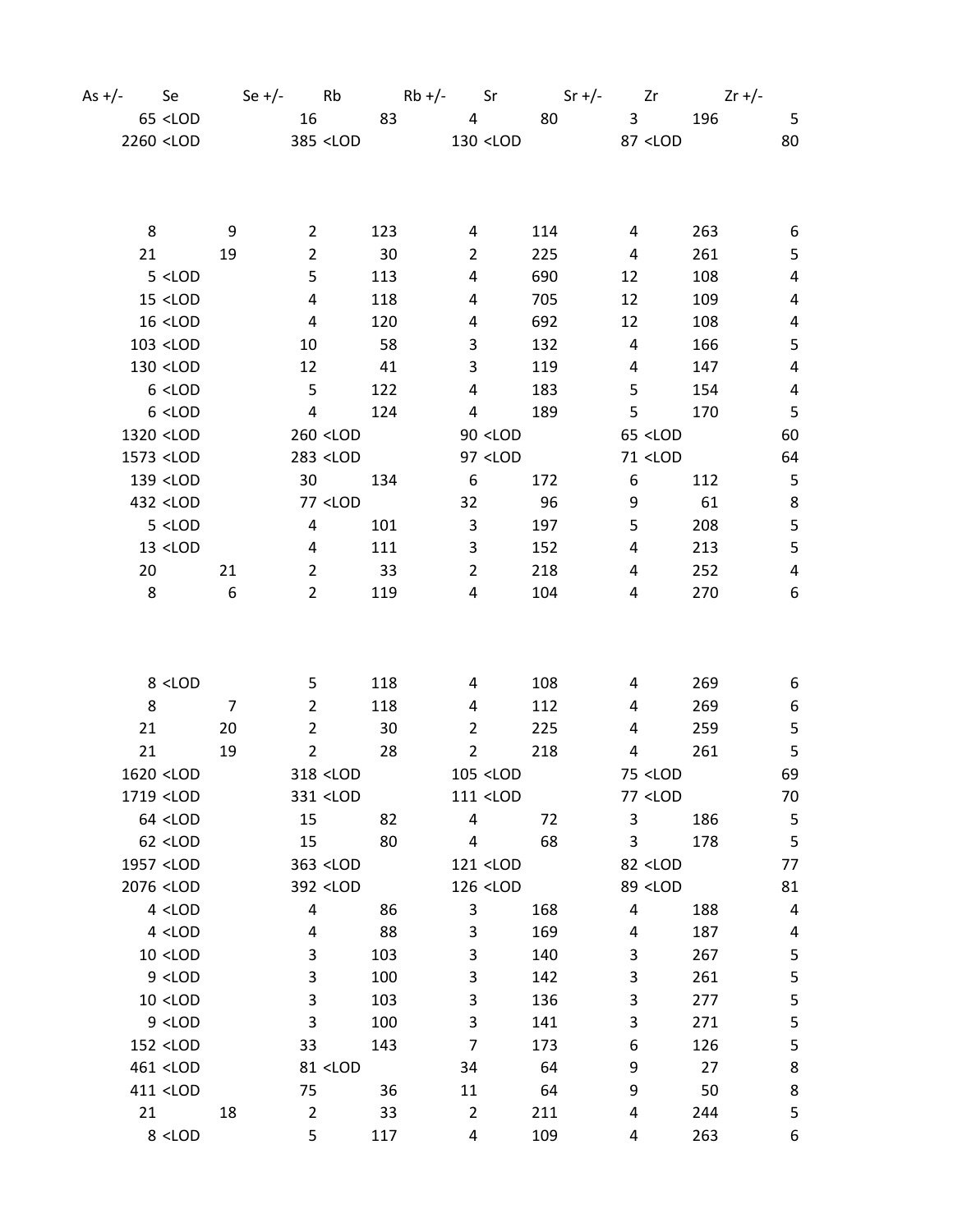| Mo                                                                                                                                                       |    | Mo +/- $Ag$                                                                                                                                                                 | $Ag +/-$ Cd                                                                                                                     |     | $Cd +/-$ Sn Sn +/- Sb                                                      |     |                                  |     |
|----------------------------------------------------------------------------------------------------------------------------------------------------------|----|-----------------------------------------------------------------------------------------------------------------------------------------------------------------------------|---------------------------------------------------------------------------------------------------------------------------------|-----|----------------------------------------------------------------------------|-----|----------------------------------|-----|
| $<$ LOD                                                                                                                                                  |    | $9$ <lod< td=""><td>44 <lod< td=""><td></td><td><math>60</math> <lod< td=""><td></td><td>105 <lod< td=""><td></td></lod<></td></lod<></td></lod<></td></lod<>               | 44 <lod< td=""><td></td><td><math>60</math> <lod< td=""><td></td><td>105 <lod< td=""><td></td></lod<></td></lod<></td></lod<>   |     | $60$ <lod< td=""><td></td><td>105 <lod< td=""><td></td></lod<></td></lod<> |     | 105 <lod< td=""><td></td></lod<> |     |
| $<$ LOD                                                                                                                                                  |    | $40$ <lod< td=""><td>182</td><td>953</td><td>103 1289</td><td></td><td>172 <lod< td=""><td></td></lod<></td></lod<>                                                         | 182                                                                                                                             | 953 | 103 1289                                                                   |     | 172 <lod< td=""><td></td></lod<> |     |
|                                                                                                                                                          |    |                                                                                                                                                                             |                                                                                                                                 |     |                                                                            |     |                                  |     |
|                                                                                                                                                          |    |                                                                                                                                                                             |                                                                                                                                 |     |                                                                            |     |                                  |     |
|                                                                                                                                                          |    |                                                                                                                                                                             |                                                                                                                                 |     |                                                                            |     |                                  |     |
|                                                                                                                                                          | 18 | $3$ < LOD                                                                                                                                                                   | 43 <lod< td=""><td></td><td>56 <lod< td=""><td></td><td>96 <lod< td=""><td></td></lod<></td></lod<></td></lod<>                 |     | 56 <lod< td=""><td></td><td>96 <lod< td=""><td></td></lod<></td></lod<>    |     | 96 <lod< td=""><td></td></lod<>  |     |
|                                                                                                                                                          | 42 | $3$ <lod< td=""><td><math>35</math> <lod< td=""><td></td><td>44 <lod< td=""><td></td><td>74 <lod< td=""><td></td></lod<></td></lod<></td></lod<></td></lod<>                | $35$ <lod< td=""><td></td><td>44 <lod< td=""><td></td><td>74 <lod< td=""><td></td></lod<></td></lod<></td></lod<>               |     | 44 <lod< td=""><td></td><td>74 <lod< td=""><td></td></lod<></td></lod<>    |     | 74 <lod< td=""><td></td></lod<>  |     |
| $<$ LOD                                                                                                                                                  |    | $10$ <lod< td=""><td><math>46</math> <lod< td=""><td></td><td><math>60</math> <lod< td=""><td></td><td>106 <lod< td=""><td></td></lod<></td></lod<></td></lod<></td></lod<> | $46$ <lod< td=""><td></td><td><math>60</math> <lod< td=""><td></td><td>106 <lod< td=""><td></td></lod<></td></lod<></td></lod<> |     | $60$ <lod< td=""><td></td><td>106 <lod< td=""><td></td></lod<></td></lod<> |     | 106 <lod< td=""><td></td></lod<> |     |
| $<$ LOD                                                                                                                                                  |    | $10$ <lod< td=""><td>46 <lod< td=""><td></td><td><math>60</math> <lod< td=""><td></td><td>106 <lod< td=""><td></td></lod<></td></lod<></td></lod<></td></lod<>              | 46 <lod< td=""><td></td><td><math>60</math> <lod< td=""><td></td><td>106 <lod< td=""><td></td></lod<></td></lod<></td></lod<>   |     | $60$ <lod< td=""><td></td><td>106 <lod< td=""><td></td></lod<></td></lod<> |     | 106 <lod< td=""><td></td></lod<> |     |
| $<$ LOD                                                                                                                                                  |    | $10$ <lod< td=""><td><math>46</math> <lod< td=""><td></td><td><math>61</math> <lod< td=""><td></td><td>107 <lod< td=""><td></td></lod<></td></lod<></td></lod<></td></lod<> | $46$ <lod< td=""><td></td><td><math>61</math> <lod< td=""><td></td><td>107 <lod< td=""><td></td></lod<></td></lod<></td></lod<> |     | $61$ <lod< td=""><td></td><td>107 <lod< td=""><td></td></lod<></td></lod<> |     | 107 <lod< td=""><td></td></lod<> |     |
| $<$ LOD                                                                                                                                                  |    | $9$ <lod< td=""><td>45 <lod< td=""><td></td><td>59 <lod< td=""><td></td><td>104 <lod< td=""><td></td></lod<></td></lod<></td></lod<></td></lod<>                            | 45 <lod< td=""><td></td><td>59 <lod< td=""><td></td><td>104 <lod< td=""><td></td></lod<></td></lod<></td></lod<>                |     | 59 <lod< td=""><td></td><td>104 <lod< td=""><td></td></lod<></td></lod<>   |     | 104 <lod< td=""><td></td></lod<> |     |
| $<$ LOD                                                                                                                                                  |    | $10$ <lod< td=""><td><math>46</math> &lt; LOD</td><td></td><td>61 &lt;<br/>LOD</td><td></td><td>108 <lod< td=""><td></td></lod<></td></lod<>                                | $46$ < LOD                                                                                                                      |     | 61 <<br>LOD                                                                |     | 108 <lod< td=""><td></td></lod<> |     |
| $<$ LOD                                                                                                                                                  |    | $10$ <lod< td=""><td><math>46</math> <lod< td=""><td></td><td><math>61</math> <lod< td=""><td></td><td>107 <lod< td=""><td></td></lod<></td></lod<></td></lod<></td></lod<> | $46$ <lod< td=""><td></td><td><math>61</math> <lod< td=""><td></td><td>107 <lod< td=""><td></td></lod<></td></lod<></td></lod<> |     | $61$ <lod< td=""><td></td><td>107 <lod< td=""><td></td></lod<></td></lod<> |     | 107 <lod< td=""><td></td></lod<> |     |
| $<$ LOD                                                                                                                                                  |    | $10$ <lod< td=""><td><math>46</math> <lod< td=""><td></td><td><math>60</math> <lod< td=""><td></td><td>105 <lod< td=""><td></td></lod<></td></lod<></td></lod<></td></lod<> | $46$ <lod< td=""><td></td><td><math>60</math> <lod< td=""><td></td><td>105 <lod< td=""><td></td></lod<></td></lod<></td></lod<> |     | $60$ <lod< td=""><td></td><td>105 <lod< td=""><td></td></lod<></td></lod<> |     | 105 <lod< td=""><td></td></lod<> |     |
| $<$ LOD                                                                                                                                                  |    | 32 <lod< td=""><td>149</td><td>587</td><td>75</td><td>510</td><td>119 <lod< td=""><td></td></lod<></td></lod<>                                                              | 149                                                                                                                             | 587 | 75                                                                         | 510 | 119 <lod< td=""><td></td></lod<> |     |
| $<$ LOD                                                                                                                                                  |    | 34 <lod< td=""><td>158</td><td>639</td><td>81</td><td>734</td><td>134 <lod< td=""><td></td></lod<></td></lod<>                                                              | 158                                                                                                                             | 639 | 81                                                                         | 734 | 134 <lod< td=""><td></td></lod<> |     |
| $<$ LOD                                                                                                                                                  |    | $11$ <lod< td=""><td>54 <lod< td=""><td></td><td>72 <lod< td=""><td></td><td>128 <lod< td=""><td></td></lod<></td></lod<></td></lod<></td></lod<>                           | 54 <lod< td=""><td></td><td>72 <lod< td=""><td></td><td>128 <lod< td=""><td></td></lod<></td></lod<></td></lod<>                |     | 72 <lod< td=""><td></td><td>128 <lod< td=""><td></td></lod<></td></lod<>   |     | 128 <lod< td=""><td></td></lod<> |     |
| $<$ LOD                                                                                                                                                  |    | $17$ <lod< td=""><td>81</td><td>175</td><td>38</td><td>241</td><td>68 <lod< td=""><td></td></lod<></td></lod<>                                                              | 81                                                                                                                              | 175 | 38                                                                         | 241 | 68 <lod< td=""><td></td></lod<>  |     |
| $<$ LOD                                                                                                                                                  |    | $9$ < LOD                                                                                                                                                                   | $40$ <lod< td=""><td></td><td><math>53</math> <lod< td=""><td></td><td>93 <lod< td=""><td></td></lod<></td></lod<></td></lod<>  |     | $53$ <lod< td=""><td></td><td>93 <lod< td=""><td></td></lod<></td></lod<>  |     | 93 <lod< td=""><td></td></lod<>  |     |
| $<$ LOD                                                                                                                                                  |    | $9$ <lod< td=""><td><math>42</math> <lod< td=""><td></td><td><math>55</math> &lt; LOD</td><td></td><td>97 <lod< td=""><td></td></lod<></td></lod<></td></lod<>              | $42$ <lod< td=""><td></td><td><math>55</math> &lt; LOD</td><td></td><td>97 <lod< td=""><td></td></lod<></td></lod<>             |     | $55$ < LOD                                                                 |     | 97 <lod< td=""><td></td></lod<>  |     |
|                                                                                                                                                          | 41 | $3$ <lod< td=""><td><math>35 - 2</math></td><td>49</td><td><math>15</math> &lt; LOD</td><td></td><td>73 <lod< td=""><td></td></lod<></td></lod<>                            | $35 - 2$                                                                                                                        | 49  | $15$ < LOD                                                                 |     | 73 <lod< td=""><td></td></lod<>  |     |
|                                                                                                                                                          | 13 | $3$ <lod< td=""><td><math>45</math> &lt; LOD</td><td></td><td>59 <lod< td=""><td></td><td>100 <lod< td=""><td></td></lod<></td></lod<></td></lod<>                          | $45$ < LOD                                                                                                                      |     | 59 <lod< td=""><td></td><td>100 <lod< td=""><td></td></lod<></td></lod<>   |     | 100 <lod< td=""><td></td></lod<> |     |
|                                                                                                                                                          |    |                                                                                                                                                                             |                                                                                                                                 |     |                                                                            |     |                                  |     |
|                                                                                                                                                          |    |                                                                                                                                                                             |                                                                                                                                 |     |                                                                            |     |                                  |     |
|                                                                                                                                                          | 11 | $3$ <lod< td=""><td>43 <lod< td=""><td></td><td>55 <lod< td=""><td></td><td>95 <lod< td=""><td></td></lod<></td></lod<></td></lod<></td></lod<>                             | 43 <lod< td=""><td></td><td>55 <lod< td=""><td></td><td>95 <lod< td=""><td></td></lod<></td></lod<></td></lod<>                 |     | 55 <lod< td=""><td></td><td>95 <lod< td=""><td></td></lod<></td></lod<>    |     | 95 <lod< td=""><td></td></lod<>  |     |
|                                                                                                                                                          | 15 | $3$ <lod< td=""><td><math>43</math> &lt; LOD</td><td></td><td>56 <lod< td=""><td></td><td>94</td><td>100</td></lod<></td></lod<>                                            | $43$ < LOD                                                                                                                      |     | 56 <lod< td=""><td></td><td>94</td><td>100</td></lod<>                     |     | 94                               | 100 |
|                                                                                                                                                          | 43 | $3$ <lod< td=""><td><math>36</math> <lod< td=""><td></td><td>44 <lod< td=""><td></td><td>75 <lod< td=""><td></td></lod<></td></lod<></td></lod<></td></lod<>                | $36$ <lod< td=""><td></td><td>44 <lod< td=""><td></td><td>75 <lod< td=""><td></td></lod<></td></lod<></td></lod<>               |     | 44 <lod< td=""><td></td><td>75 <lod< td=""><td></td></lod<></td></lod<>    |     | 75 <lod< td=""><td></td></lod<>  |     |
|                                                                                                                                                          | 41 | $3$ <lod< td=""><td><math>35</math> <lod< td=""><td></td><td>44 <lod< td=""><td></td><td>74 <lod< td=""><td></td></lod<></td></lod<></td></lod<></td></lod<>                | $35$ <lod< td=""><td></td><td>44 <lod< td=""><td></td><td>74 <lod< td=""><td></td></lod<></td></lod<></td></lod<>               |     | 44 <lod< td=""><td></td><td>74 <lod< td=""><td></td></lod<></td></lod<>    |     | 74 <lod< td=""><td></td></lod<>  |     |
| <lod< td=""><td></td><td>39 <lod< td=""><td>170</td><td>724</td><td>90<br/>833</td><td></td><td>148 <lod< td=""><td></td></lod<></td></lod<></td></lod<> |    | 39 <lod< td=""><td>170</td><td>724</td><td>90<br/>833</td><td></td><td>148 <lod< td=""><td></td></lod<></td></lod<>                                                         | 170                                                                                                                             | 724 | 90<br>833                                                                  |     | 148 <lod< td=""><td></td></lod<> |     |
| <lod< td=""><td></td><td>38 <lod< td=""><td>174</td><td>635</td><td>89</td><td>874</td><td>150 <lod< td=""><td></td></lod<></td></lod<></td></lod<>      |    | 38 <lod< td=""><td>174</td><td>635</td><td>89</td><td>874</td><td>150 <lod< td=""><td></td></lod<></td></lod<>                                                              | 174                                                                                                                             | 635 | 89                                                                         | 874 | 150 <lod< td=""><td></td></lod<> |     |
| $<$ LOD                                                                                                                                                  |    | $10$ <lod< td=""><td>46 <lod< td=""><td></td><td><math>60</math> <lod< td=""><td></td><td>107 <lod< td=""><td></td></lod<></td></lod<></td></lod<></td></lod<>              | 46 <lod< td=""><td></td><td><math>60</math> <lod< td=""><td></td><td>107 <lod< td=""><td></td></lod<></td></lod<></td></lod<>   |     | $60$ <lod< td=""><td></td><td>107 <lod< td=""><td></td></lod<></td></lod<> |     | 107 <lod< td=""><td></td></lod<> |     |
| $<$ LOD                                                                                                                                                  |    | $10$ <lod< td=""><td>45 <lod< td=""><td></td><td>59 <lod< td=""><td></td><td>104 <lod< td=""><td></td></lod<></td></lod<></td></lod<></td></lod<>                           | 45 <lod< td=""><td></td><td>59 <lod< td=""><td></td><td>104 <lod< td=""><td></td></lod<></td></lod<></td></lod<>                |     | 59 <lod< td=""><td></td><td>104 <lod< td=""><td></td></lod<></td></lod<>   |     | 104 <lod< td=""><td></td></lod<> |     |
| $<$ LOD                                                                                                                                                  |    | 37 <lod< td=""><td>173</td><td>825</td><td>94</td><td>812</td><td>146 <lod< td=""><td></td></lod<></td></lod<>                                                              | 173                                                                                                                             | 825 | 94                                                                         | 812 | 146 <lod< td=""><td></td></lod<> |     |
| $<$ LOD                                                                                                                                                  |    | 40 <lod< td=""><td>177</td><td>803</td><td>97</td><td>716</td><td>150 <lod< td=""><td></td></lod<></td></lod<>                                                              | 177                                                                                                                             | 803 | 97                                                                         | 716 | 150 <lod< td=""><td></td></lod<> |     |
| $<$ LOD                                                                                                                                                  |    | 8 <lod< td=""><td>38 <lod< td=""><td></td><td>49 <lod< td=""><td></td><td>87 <lod< td=""><td></td></lod<></td></lod<></td></lod<></td></lod<>                               | 38 <lod< td=""><td></td><td>49 <lod< td=""><td></td><td>87 <lod< td=""><td></td></lod<></td></lod<></td></lod<>                 |     | 49 <lod< td=""><td></td><td>87 <lod< td=""><td></td></lod<></td></lod<>    |     | 87 <lod< td=""><td></td></lod<>  |     |
| $<$ LOD                                                                                                                                                  |    | $9$ <lod< td=""><td>39 <lod< td=""><td></td><td>51 <lod< td=""><td></td><td>89 <lod< td=""><td></td></lod<></td></lod<></td></lod<></td></lod<>                             | 39 <lod< td=""><td></td><td>51 <lod< td=""><td></td><td>89 <lod< td=""><td></td></lod<></td></lod<></td></lod<>                 |     | 51 <lod< td=""><td></td><td>89 <lod< td=""><td></td></lod<></td></lod<>    |     | 89 <lod< td=""><td></td></lod<>  |     |
| $<$ LOD                                                                                                                                                  |    | 8 <lod< td=""><td>36 <lod< td=""><td></td><td>48 <lod< td=""><td></td><td>85 <lod< td=""><td></td></lod<></td></lod<></td></lod<></td></lod<>                               | 36 <lod< td=""><td></td><td>48 <lod< td=""><td></td><td>85 <lod< td=""><td></td></lod<></td></lod<></td></lod<>                 |     | 48 <lod< td=""><td></td><td>85 <lod< td=""><td></td></lod<></td></lod<>    |     | 85 <lod< td=""><td></td></lod<>  |     |
| $<$ LOD                                                                                                                                                  |    | 8 <lod< td=""><td>36 <lod< td=""><td></td><td>48 <lod< td=""><td></td><td>85 <lod< td=""><td></td></lod<></td></lod<></td></lod<></td></lod<>                               | 36 <lod< td=""><td></td><td>48 <lod< td=""><td></td><td>85 <lod< td=""><td></td></lod<></td></lod<></td></lod<>                 |     | 48 <lod< td=""><td></td><td>85 <lod< td=""><td></td></lod<></td></lod<>    |     | 85 <lod< td=""><td></td></lod<>  |     |
| $<$ LOD                                                                                                                                                  |    | 8 <lod< td=""><td>36 <lod< td=""><td></td><td>48 <lod< td=""><td></td><td>85 <lod< td=""><td></td></lod<></td></lod<></td></lod<></td></lod<>                               | 36 <lod< td=""><td></td><td>48 <lod< td=""><td></td><td>85 <lod< td=""><td></td></lod<></td></lod<></td></lod<>                 |     | 48 <lod< td=""><td></td><td>85 <lod< td=""><td></td></lod<></td></lod<>    |     | 85 <lod< td=""><td></td></lod<>  |     |
| $<$ LOD                                                                                                                                                  |    | 8 <lod< td=""><td>36 <lod< td=""><td></td><td>48 <lod< td=""><td></td><td>84 <lod< td=""><td></td></lod<></td></lod<></td></lod<></td></lod<>                               | 36 <lod< td=""><td></td><td>48 <lod< td=""><td></td><td>84 <lod< td=""><td></td></lod<></td></lod<></td></lod<>                 |     | 48 <lod< td=""><td></td><td>84 <lod< td=""><td></td></lod<></td></lod<>    |     | 84 <lod< td=""><td></td></lod<>  |     |
| $<$ LOD                                                                                                                                                  |    | 11 <lod< td=""><td>54 <lod< td=""><td></td><td>73 <lod< td=""><td></td><td>131 <lod< td=""><td></td></lod<></td></lod<></td></lod<></td></lod<>                             | 54 <lod< td=""><td></td><td>73 <lod< td=""><td></td><td>131 <lod< td=""><td></td></lod<></td></lod<></td></lod<>                |     | 73 <lod< td=""><td></td><td>131 <lod< td=""><td></td></lod<></td></lod<>   |     | 131 <lod< td=""><td></td></lod<> |     |
| $<$ LOD                                                                                                                                                  |    | 17 <lod< td=""><td>83</td><td>138</td><td>38 <lod< td=""><td></td><td>205 <lod< td=""><td></td></lod<></td></lod<></td></lod<>                                              | 83                                                                                                                              | 138 | 38 <lod< td=""><td></td><td>205 <lod< td=""><td></td></lod<></td></lod<>   |     | 205 <lod< td=""><td></td></lod<> |     |
| $<$ LOD                                                                                                                                                  |    | $16$ <lod< td=""><td>81</td><td>111</td><td>37 <lod< td=""><td></td><td>200 <lod< td=""><td></td></lod<></td></lod<></td></lod<>                                            | 81                                                                                                                              | 111 | 37 <lod< td=""><td></td><td>200 <lod< td=""><td></td></lod<></td></lod<>   |     | 200 <lod< td=""><td></td></lod<> |     |
|                                                                                                                                                          | 37 | $3$ <lod< td=""><td>37 <lod< td=""><td></td><td>46 <lod< td=""><td></td><td>77 <lod< td=""><td></td></lod<></td></lod<></td></lod<></td></lod<>                             | 37 <lod< td=""><td></td><td>46 <lod< td=""><td></td><td>77 <lod< td=""><td></td></lod<></td></lod<></td></lod<>                 |     | 46 <lod< td=""><td></td><td>77 <lod< td=""><td></td></lod<></td></lod<>    |     | 77 <lod< td=""><td></td></lod<>  |     |
| $<$ LOD                                                                                                                                                  |    | $10$ <lod< td=""><td>44 <lod< td=""><td></td><td>57 <lod< td=""><td></td><td>96 <lod< td=""><td></td></lod<></td></lod<></td></lod<></td></lod<>                            | 44 <lod< td=""><td></td><td>57 <lod< td=""><td></td><td>96 <lod< td=""><td></td></lod<></td></lod<></td></lod<>                 |     | 57 <lod< td=""><td></td><td>96 <lod< td=""><td></td></lod<></td></lod<>    |     | 96 <lod< td=""><td></td></lod<>  |     |
|                                                                                                                                                          |    |                                                                                                                                                                             |                                                                                                                                 |     |                                                                            |     |                                  |     |